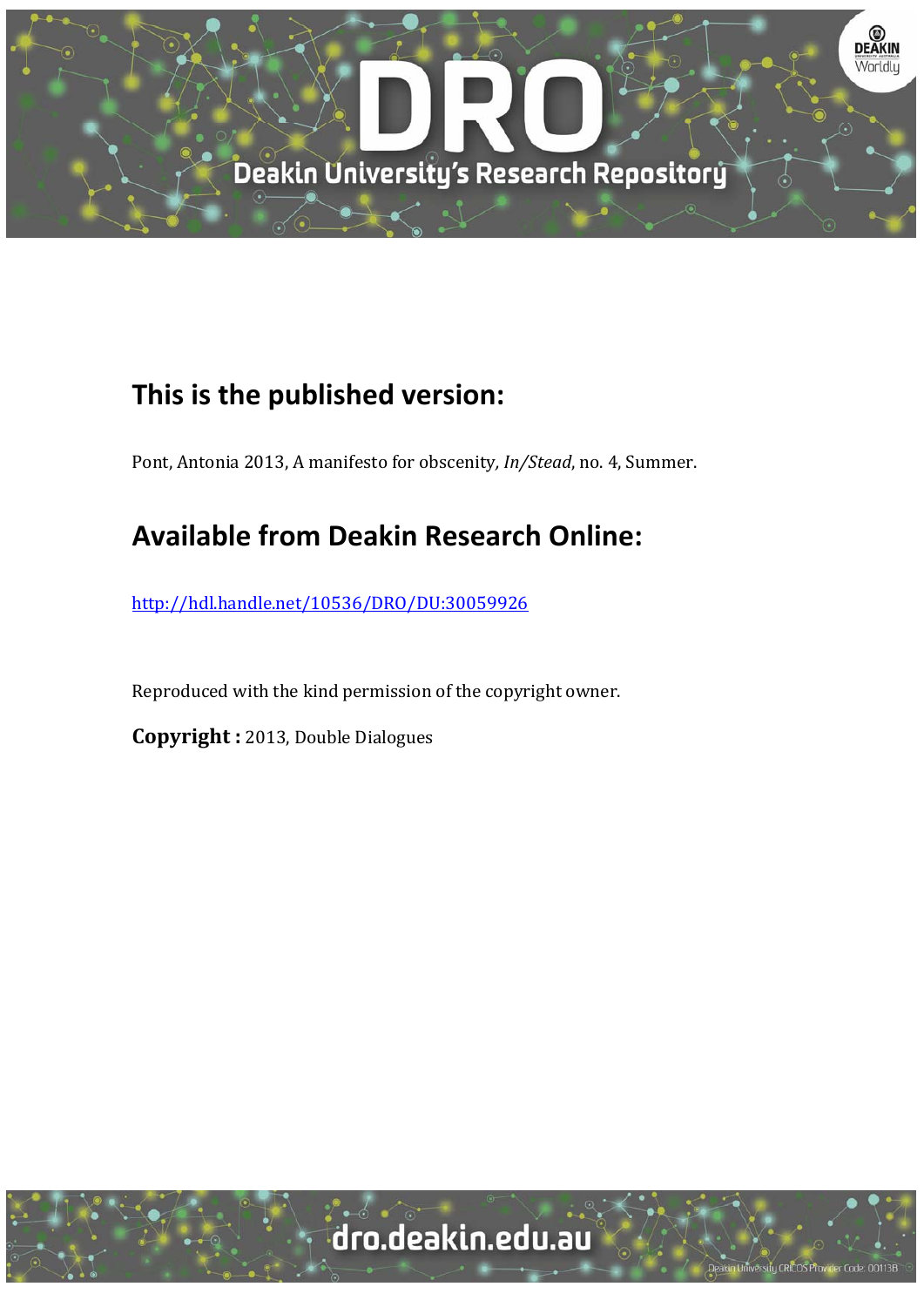

Return to [Contents](http://www.doubledialogues.com/in_stead/in_stead_iss04/contents_in_stead04.html)

## A Manifesto for Obscenity

## Dr Antonia Pont

#### Deakin University

### Ribbon | Cleavage | Cradle | Darling | Cartwheeling | Octofurcation

#### Ribbon

I don't know if I can offer you hard sex but I see our meeting like a long strong ribbon dark and stretched that goes on and on not holding us tight but undoing us until the you and the I are no longer there to be undone.

#### Cleavage

Why is the fat that feeds us when amassed in fabric and forced high, perk and dry in a thing called cleavage going to draw my eye— I, who know nothing of these anatomical wilds these topoi ofsleep and gag and reeling. To fold a body over onto itself to bind it like a book stitched at its spine if I slide unwittingly from describing-words to nouns if I call it something without finding a rhyme for mammary, rack-of-lamb, for lubricated slip-n-slide. A crease at the hip is also fine, beneath buttocks, and in the gather where a nice girl wedges a clutch purse men and lesbians and everyone else may gaze, curdle and digress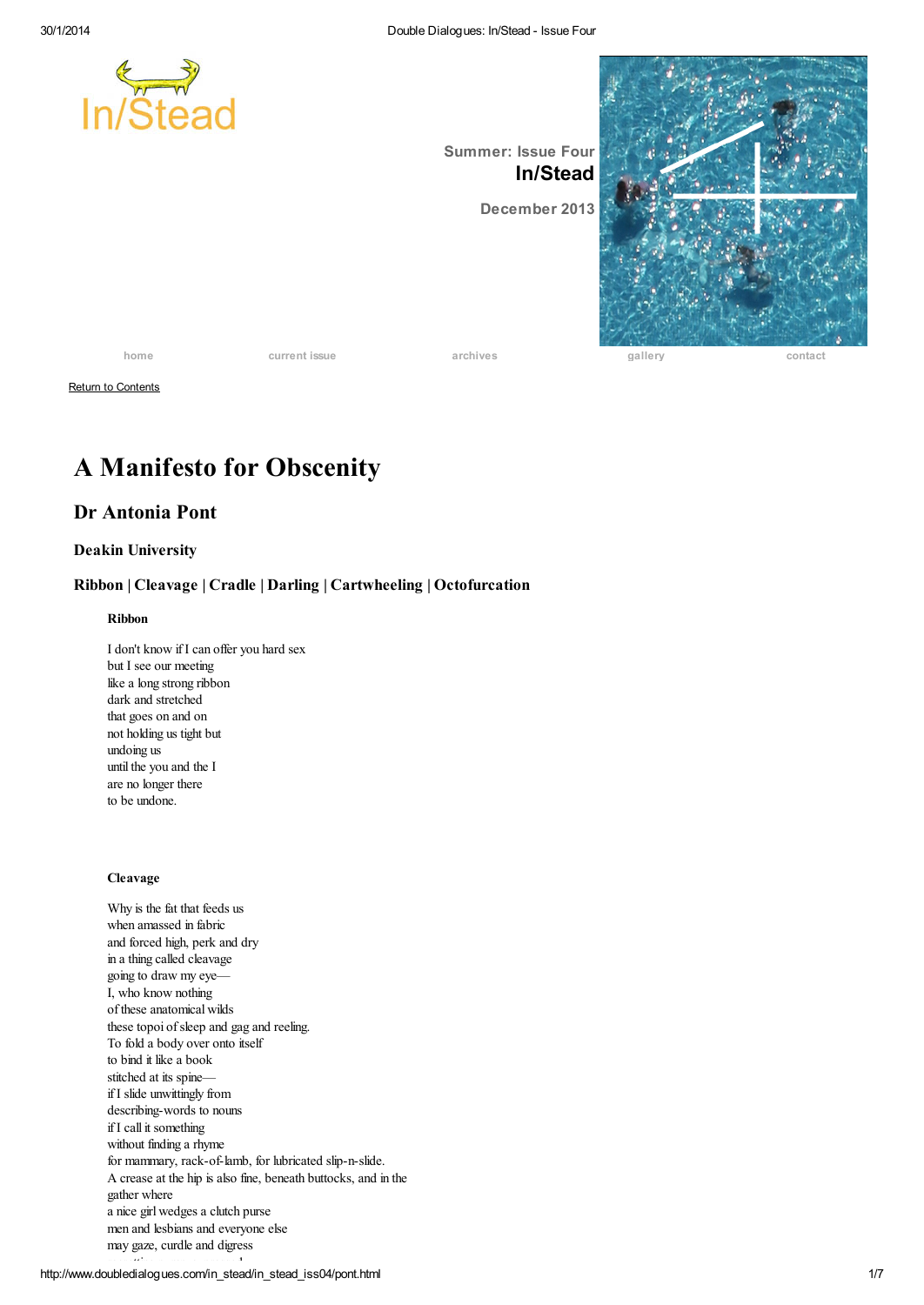#### 30/1/2014

regretting pump-expressed bottle-fed, one-night-fo rmula t ime s. I wonder how its done this polyester squish-igami. It bespeaks tremendous structural whizz a nd he a ving, bespoke breathless ness.

#### Cradle

*for JL (Laca n)*

I will rock you in the cradle of my thighs a nd yo u w ill no t s le e p a nd it will not be motherly.

#### Darling

your milky darling co c k such tender lolly my body rolling snowly d r a wn a ll s uga r glo s s y — the rub y me a l we'll take to seed to flagrant wheeling

you'll bead and peal all ebony-queasy a nd hyp e r - b le tt e d with skyward bends Baroquely teeming licked blank with weight a ll t o r s o s r a ze d — o ur b o t a nic a ls fitting a s lid s yo - yo a nd r ib s a nd le g s mo rp ho - ge nit a le d run glucose.

#### Cartwheeli n g

Fuck me exquisitely till the roof of my mouth aches from trilling and baying, till my thighs reach more widely than oceans sliding o ff the s hive ry, s lic k e d ge s of their tectonic plates.

Fuck me till death retreats (not our own death – this hardly matters) but the deaths of others citreous, spongy, leaving barely any grid to steel against ( ha nd s lying s ilve r e d a s if s mo k e in a d is h, a shape that swells to fill a mo uth with its bulbous and atrocious flower.)

Hollowed we are, as if run aground in a forest after fire nothing must be said — all c o lo ur unc o lo ur e d from turning thick o n it s e lf.

http://www.doubledialogues.com/in\_stead/in\_stead\_iss04/pont.ht But between my lips, your voice slips like a pelt. A getting-warmer that doesn't singe and grittier than raw honey's grains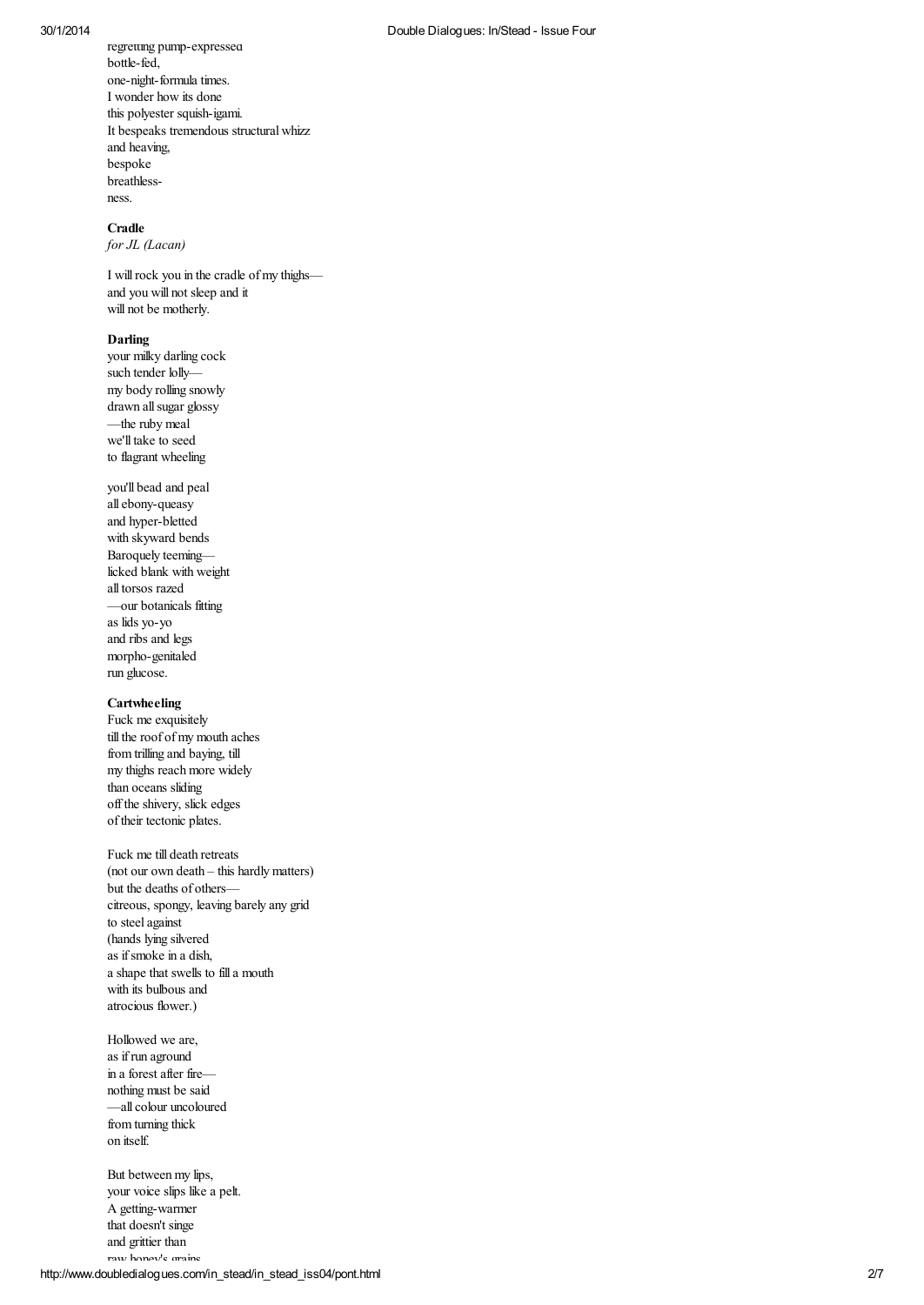iaw iriny o giailo, sets organs cartwhe e ling.

Fuck me quietly and sure so that listening to blood, our whimpers tinkling, we'll mimic its exemplary spectrums of temperature its pealing choruses, and cacophonous floods salt nips turned to buds — briefest brilliance insist ing.

#### **Octofurcation**

As what species could you love me best, hunt my pleasure most sweet-precisely —our want provoking little ladder-blips, pirouettes in the chains like full-moon mathematics?

As a smooth brown bear lumbering near carting heavy legs thr o ugh the funk of the leaf-rot? I'd curl my back to your hot, plush belly, breathe your fur, and clasp your ribspan your heart a far-monster, getting nearer and faster; your voice a building weather in my willing ear. Or— need turns feline and you enter as cat from the sodden garden glittering darkly, making dogged beeline for my trailing legs, turning bedroom-eyes all snakeish upon me, lazy – quite – and quite de c id e d to thrust your triangular a nd p e r fe c t he a d into person-hands and person-hips,

while my fingers probe into shoulder bones fine ly mo b ile under liquid pelt, kneading that narr o w and vulnerable place t ill yo u b uc k le a nd flip, and with vision a slit we board our plateau of sustained invitation.

http://www.doubledialogues.com/in\_stead/in\_stead\_iss04/pont.ht Or—you are forest, trees want erupting in umpteen bursts of precocious leaves —little gasps of howling colour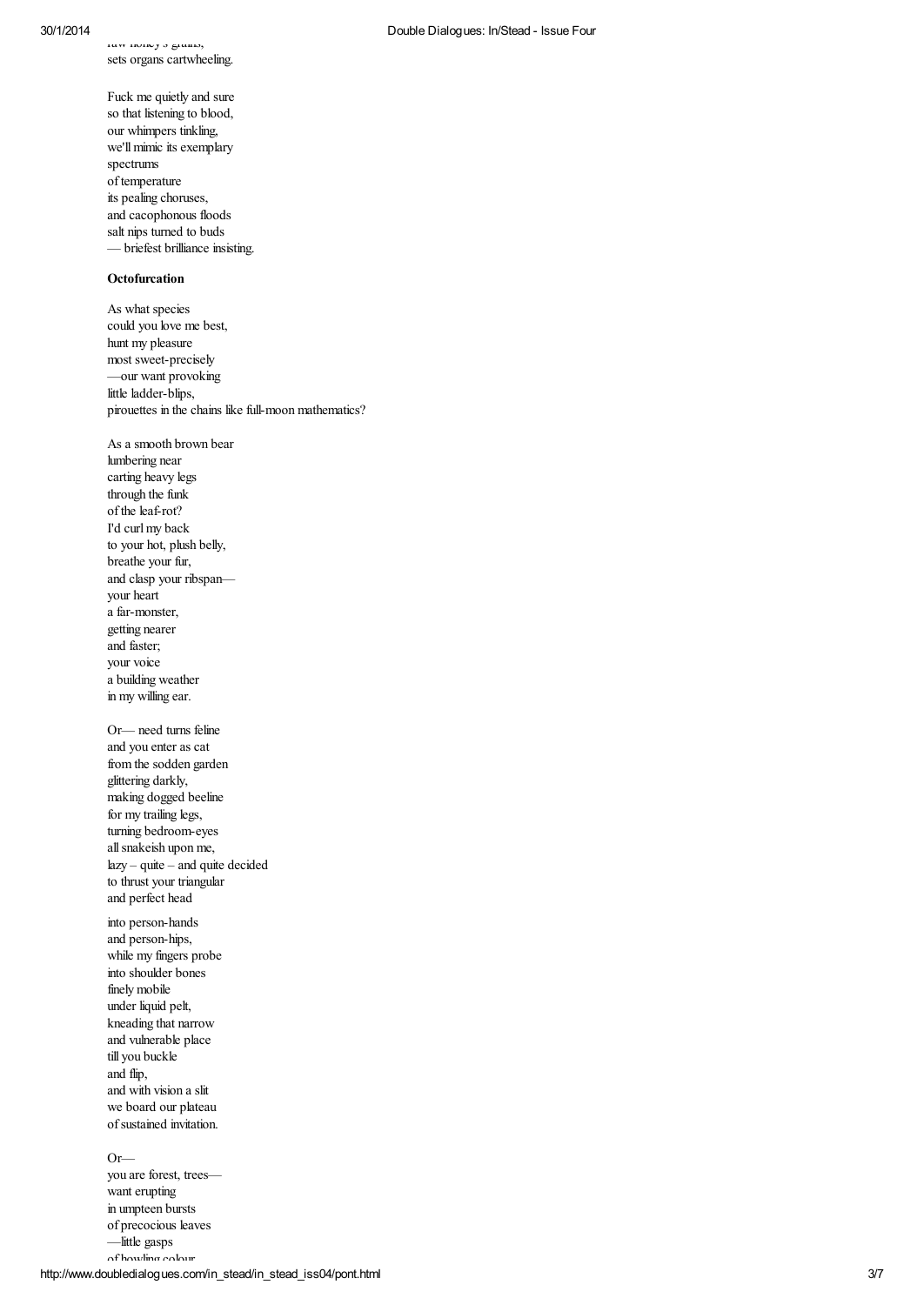o f ho w ling c o lo ur

s t o rming me o n e ve ry s id e yo u, a r ip p ling c lo a k of carnival eyes o n my ma tt a nd mo tt le d nud ity faces flurrying, quilted, wanton, swarming my fac e, in quick, block swatches coming in squalls buffeting surface, swaddling my wa is t all feathery pungent then calming to cushion, become coy, fickle bed of grit-smitten tumbling. You, my whisper-city of orange and red your manyness flicking me to brightness illicit. But—if I were to let want even more and wetly further, unpicking those edges ofsly politesse, I'd be found, soundless, on a combed sea floor with you on, around and monstrously in me ghastly head with waveless ga ze trained on my closed a nd flitt ing e ye s, your eight keen limb s sleuthing my sensitive, disc-sucker-pocked with reach to drown me: one tentacle thick beneath my nape, a pulsing yoke with its tip in my lips urging my tongue to mute imitation; another, a question mark fast at my breast tail shrewdly verifying ruby punctuations. And slipping from stateme nt to swelling obscenities ( tho s e s yrup y lo ze nge s neither spelt nor said) you auspiciously splice and divide my pleasure between surface, envelope, and muscular inside. You network the folds, displace every shell, and, artfully deploying my lush supine and your invertebrate-canny, deftly unspine me.

#### A Manifesto for the Obscene - An exegetical reflection

The initial impulse for assembling this cycle of poems came from ruminating on two terms, commonly deemed synonymous, and often both negatively inflected: the *obscene* and the *vulgar*. My experiment involved questioning their interchangeability, and testing whether they might instead be placed into productive opposition. I sensed that, constellated in this way, they could work together as a lens to bring out of solution certain quite distinct and nuanced, but often unarticulated, registers of encounter, practice or atmosphere. Rather than working on either murkily predictable side of the so-called 'obscenely, explicitly, pornographically vulgar' and the 'erotic, loving, intimately sexual' binary, I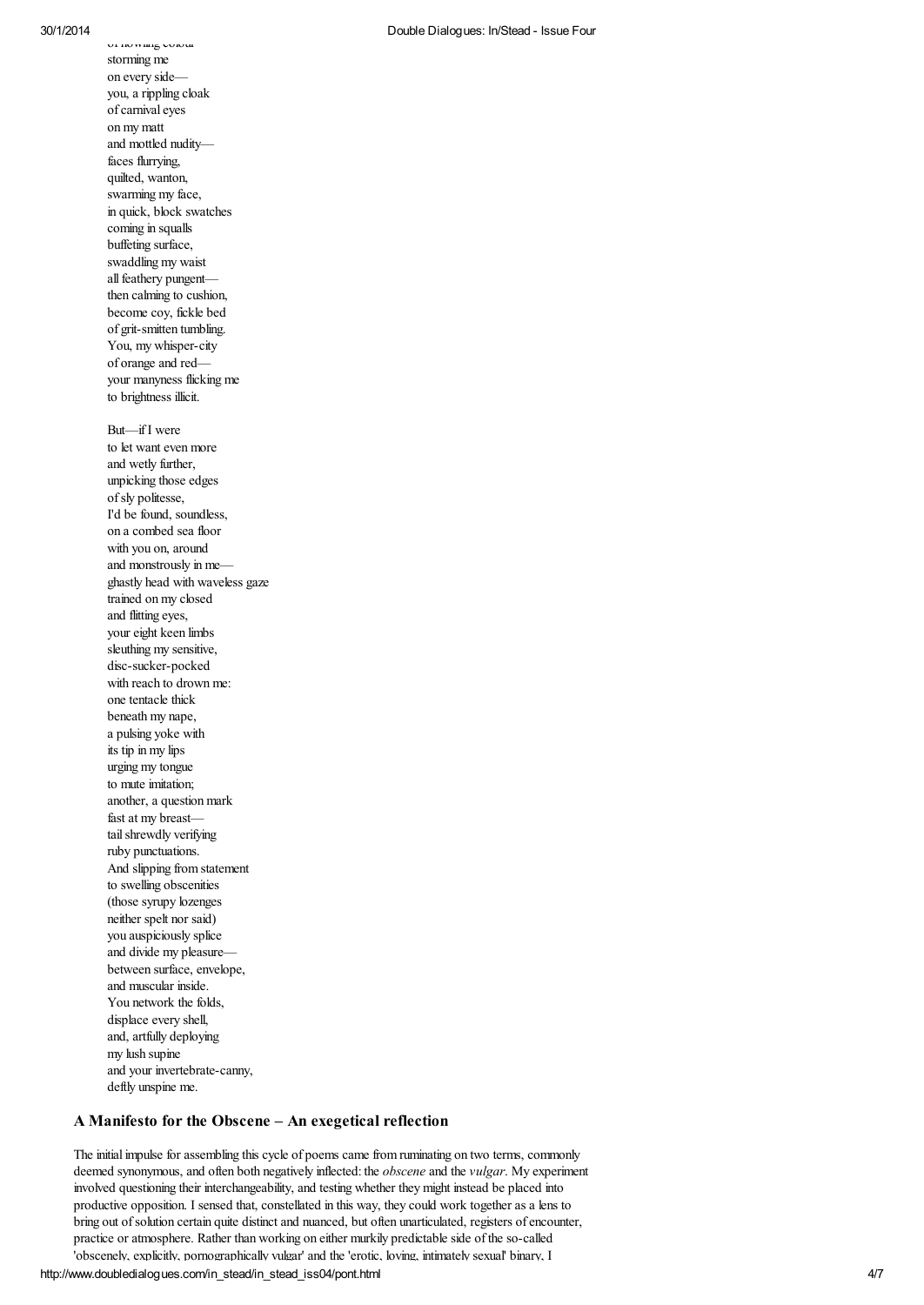7 'obscenely, explicitly, pornographically vulgar' and the 'erotic, loving, intimately sexual' binary, I suspected that there were atmospheres and aesthetics at play in obscenity that did not come to bear on what I would choose to associate with the vulgar. By mobilising the terms in this way, I sought to generate for my own writing and sexual practice a kind ofsensitive 'device' within thinking, whereby I could refine both my curiosity and discernment with regard to particular inflections of desire and its expression. In doing this, I am cognisant that my approach to the inflection of these terms is an artifice, and requires clarification about the nature of the line differentiating them. The obscene, to my mind, is aptly suited to the timbre of a certain delirium – one operating in encounters (imagined or otherwise) between desiring bodies, and which involves a recognisable and nuanced state, one which can be, to some degree, cordoned off from other quotidian modes of functioning. The term 'obscene,' as I would to frame it, arguably offers a tonality that evades the sentimentality of certain registers of the so-called erotic, and intimates the force appropriate to those modes of intensive or frenzied engagement – where the edges of clear categories become hazy and mercurial, where hyperbole reigns and a taste for exaggeration defies tastefulness and becomes its own aesthetic imperative. The obscene is not nice (having a subtractive relationship to moral categories), but nor is it 'unhealthy.' Insofar as it does not operate within a spectrum of compulsion (or perhaps 'bare repetition', to borrow from Deleuze), it tends, instead, as a regime of 'practice', asymptotically towards the mode of repetition-for-itself (see generally Deleuze, 1968: 90ff). In this way, unlike deadening repetition, the obscene may often be marked by an uncompromising press towards the vital, but one indifferent to the register on which appear so-called individual identities. In this way, I contend, it can be seen to bear a necessary relation to the sacred – to those modes of rapture better suited to dialogue with gods and deities, be they of a Christian, Hindu, Shinto, classical or other persuasion. Following this line of thought, one could quip that the problem with pornography is not that it is obscene, but that it mostly isn't obscene *enough*. However, what would *not* be lacking in pornography as it typically circulates might be displays of the vulgar. The vulgar, furthermore, as I am inflecting it, lacks a commitment to any aesthetic principle. It involves, in fact, carelessness in relation to principle *per se*. The obscene, by contrast, entails delirium, but it is a delirium around which (whether in the frame, or not) *there is a frame*. If in pedestrian usage, the two terms might function interchangeably, my point of contention is that the ability to discern between them speaks to a capacity for conceptual nuance that is productive and important. The vulgar, if you like, can furthermore be arguably distinguished from the obscene in its inability to render boundaries and identity fluid and certainly not *humorous*. The vulgar is stubbornly unfunny and far too 'surd' (…were we to speculate on the antonym of absurd). The vulgar, you see, tramples edges, responds to ambiguity with violence and boorish indignation. The vulgar does not track the slippages of identity; rather it bashes through them only to re-establish inadvertently their fixity. The vulgar, then, is deeply conservative – challenging nothing, and demanding within its regime that binaries of all kinds adhere to simplistic (and stolid) relations of dominance and submission. If the obscene is naughty and often risky, the vulgar is just mediocre and safe-as-houses. In assembling this cycle, I sought out examples from my existing body of work that could potentially enter into conversation with the contrivance of my experimentalframing. Apart from the final poem, all works pre-existed this arrangement, and were composed in response to desiring encounters with sexed- female and -male humans of various gender persuasions. Without setting out to exploit ambiguity, I noted that all except one poem in the cycle do not focalise the movements of wanting and enacting around markedly sexed tropes, with the exception, of course, of 'Darling.' In 'Ribbon' a nameless second person is interpellated, denied 'hard' (perhaps vulgar) sex, and offered something outside its regime. In 'Cartwheeling,' the voice of the poem entreats a lover both in the pursuit of pleasure for pleasure's sake, but also as antidote to the mortality of others, 'fucking' serving here as a defiant action, ineffectual in essence, but nevertheless an aesthetic stance, at least temporarily, against resignation and the very unvital and far too definitive 'dissolution' implicit in death. The final poem, 'Octofurcation,' composed specifically for the purposes of this cycle, is an ekphrastic response – with bastard children stanzas – to the renowned Hokusai 1814 wood-block print, 'Dream of the Fisherman's Wife.' My attempt here was to explore the potential within an obscene register not only for intra-human fluidities, but also for a delirium that transgresses the often fiercely protected delineations between human and so- called 'animal.' Furthermore, the fourth stanza moves into the realm of the more broadly organic – 'forest, trees' – exploring desire as dissipated swarm, its force dispersed through a community of life that is untotalised, that is, not gathered in a single body deemed discrete and entire, but still motivated. 'Darling,' arguably the most 'explicit' of the poems, narrating in its chains of fragmentary descriptors, the trajectory towards a certain climax, complicates the tropes of food, ripening, the olfactory (potentially risky since clichéd preoccupations for poetry) and a decentring of pleasure into more various parts of the human body. Orgasm, as intimated at the end, would seem to occur as a taste, and one flooding the 'ribs' and 'legs,' that in their function of foci of intensity are said to morph into 'genitalia.' In the erotic Japanese art of Shunga (which translates as 'spring pictures' – see Baruma, 2013) of which Hokusai's work is an example, the hyperbolically explicit is often coupled with the humorously absurd. This role of humour in the vitality of the obscene (we must laugh at death since we cannot conquer it…) sits in stark contrast, I feel, to the cynical earnestness of the vulgar. Like good comedy, the obscene must be aware of (or at least must not self-consciously repress) its own absurdity and fragility, since in the absence of that, in any wish for earnest reception, it willfall inevitably into ridiculousness or cloying sentiment (see, generally, von Kleist, 1810). If any formula could be fashioned, it might be that of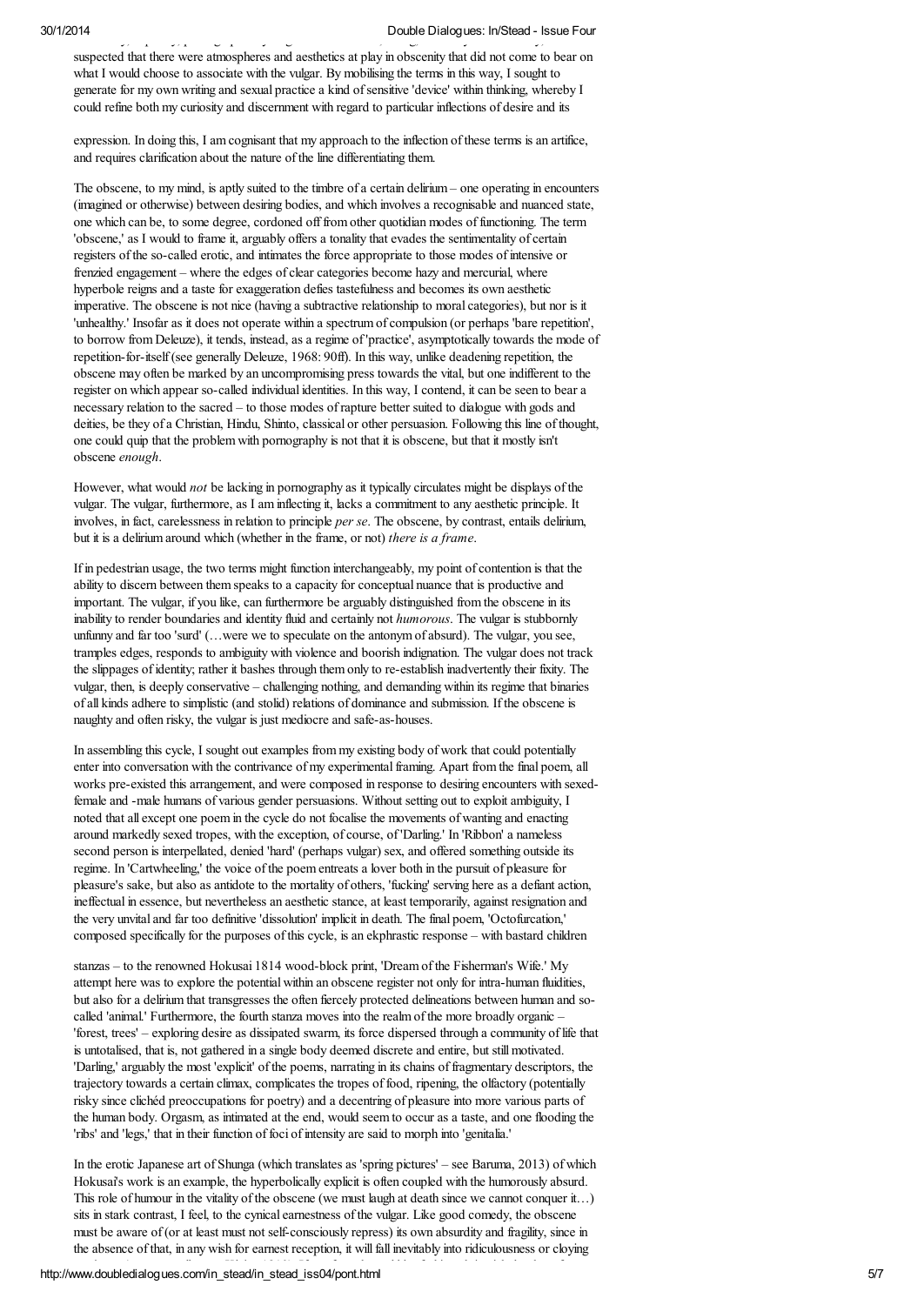sentiment (see, generally, von Kleist, 1810). If any formula could be fashioned, it might be that of 'tender obscenity,' since in the throes of desire – like reptiles with their mouths full – we are also at our most exposed and vulnerable. This perhaps is why the obscene may also be touching, whereas the vulgar rarely is.

In this way, 'Cleavage,' arguably the most irreverent poem of the cycle, ponders flippantly but candidly the deliciousness of breasts, offering a number of crude and vernacular synonyms for these sites of bewilderment, before sliding into a kind of bouncy delirium that slips from fashion to nourishment to origami. The latter are all in praise of the miracle of mammary tissue and its ability to morph from that which protects and feeds us to that which arouses and fascinates. Like the line that the poem takes as its title, deep nourishment and desire may sit inevitably and understandably close to one another.

The poem 'Cradle' bears a dedication to JL – which refers to Jacques Lacan (see further Evans, 1996: 181, s.v. sexual relationship). Enough said.

Difficulties abound in curating or creating content that might strive to resonate with the atmosphere of the obscene rather than the vulgar. Aware of the failure threatening any claim to a truly 'obscene' – according to my definition – (either in selection or bespoke composition), I contemplated one of the roles of pornography, as I saw it. If artefacts of an 'explicit' nature (to use an imprecise, but good enough term for now) need a justification, it may be their capacity to usher us through, or to provoke us into, transition from one mode of experience to another – from the functionality and realism of our socially acceptable selves into a space of swoon and unsanctioned delirium incomprehensible and often unpalatable to those not breathing its atmosphere. The difficulty with the pornographic poem (film, image, song, scene…) then is that it has to be evocative enough to untether and pry its reader/viewer/listener away from the habits of the quotidian, to create a kind of contagion in them that itself will compromise the strictures of the 'proper' under whose regime they function comfortably and predictably. At the same time, if it is too 'explicit,' and does not inhabit this somewhat liminal space of luring, it can fail to seduce the reader with its playful absurdity, hyperbole and promiscuous conceptual couplings, and, instead, repel them. More usual is that it may do both at once. In any case, pornography would, for me, ideally act as something that provokes practices of invention, that is, operate as an enabling catalyst, rather than serve a programmatic function, dictating the atmosphere of desire via

catalogues of choreographed scenarios. It is in resistance to the latter that I would call on artists to create and contribute to the body of – as I have defined it here – 'obscene' works. As skilled artisans of innovation, artists in various fields could insist on and realize in works the potentialfor an expansion of the limits of desiring practice and its modes and aesthetics, as opposed to cynical contributions that only amplify and reinforce the inertias of tired, mediocre or vulgar imaginaries. If one fails in one's efforts – and the risk is high – it's still quite a lot of fun trying.

#### References

Baruma, Ian (2013). 'The joy of art: why Japan embraced sex with a passion,' *The Guardian* Vol.193 (27th September), Digital Edition, at: http://www.theguardian.com/artanddesign/2013/sep/27/joy-artjapan-sex-passion [accessed 25.10.2013].

Deleuze, Gilles (1968). *Dif erence and Repetition*, trans. Paul Patton. London:Continuum, 2004.

Evans, Dylan (1996). *An Introductory Dictionary of Lacanian Psychoanalysis*, London:Routledge.

Kleist, Heinrich von (1810). 'On the Marionette Theatre,' trans. T.G. Neumiller. *TDR: The Drama Review*, Vol. 16, No. 3 (September 1972): 22-26 (German original, at: http://de.wikisource.org/wiki/%C3%9Cber\_das\_Marionettentheater, [accessed 25.10.2013]).